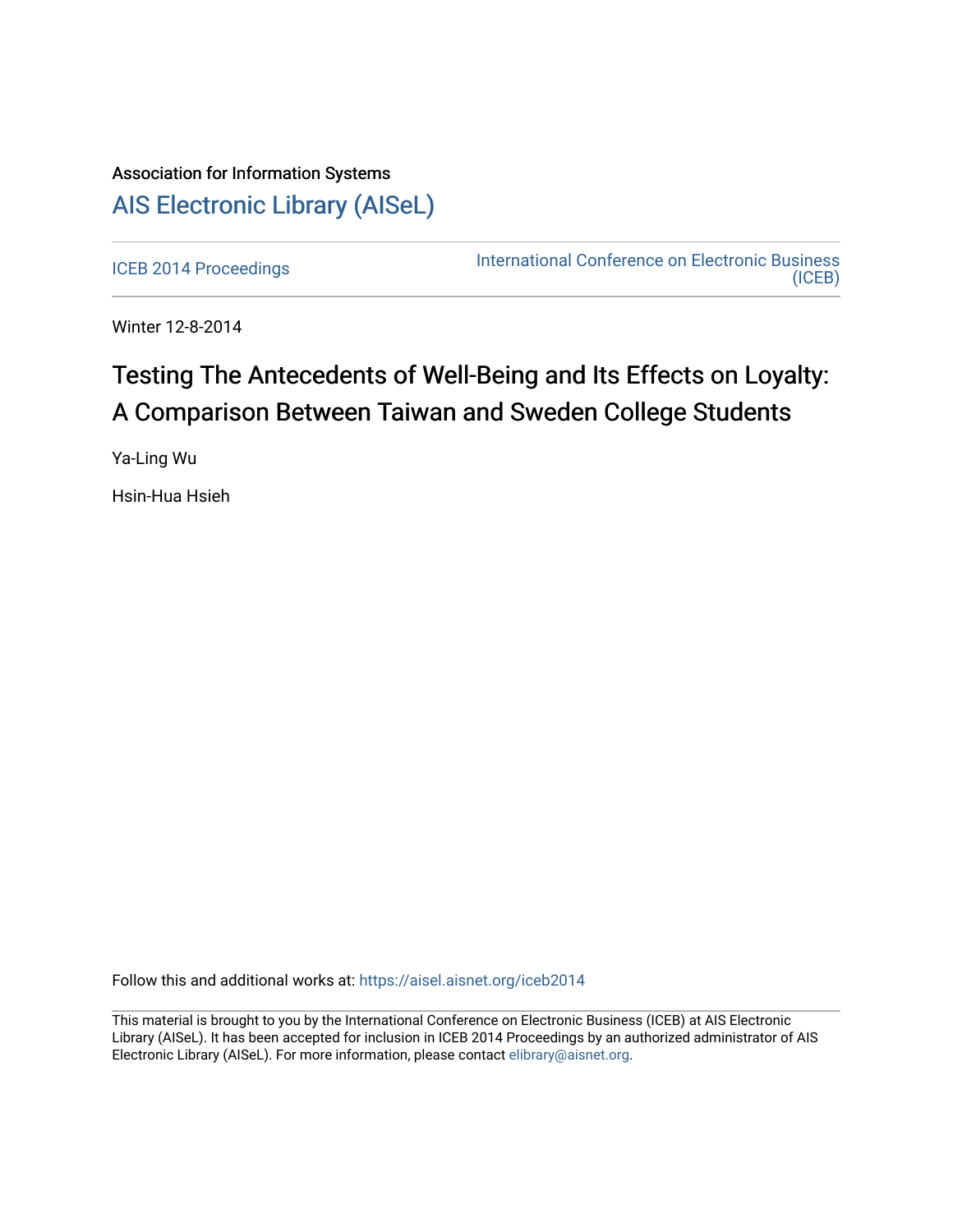*Wu & Hsieh*

# **TESTING THE ANTECEDENTS OF WELL-BEING AND ITS EFFECTS ON LOYALTY: A COMPARISON BETWEEN TAIWAN AND SWEDEN COLLEGE STUDENTS**

Ya-Ling Wu, Tamkang University, Taiwan, joannewu@mail.tku.edu.tw Hsin-Hua Hsieh, Tamkang University, Taiwan, Buliao1206@gmail.com

### **ABSTRACT**

Cross-cultural well-being is more critical to a social network service (SNS) development, since this kind of services need to help their users to builds social skills throughout the world. The purpose of this study is to investigate the antecedents of well-being and its effects on loyalty cross-culture differences between Sweden and Taiwan students on SNS. In the model, the well-being is divided into two formative second-order constructs: personal well-being and social well-being. personal well-being is driven by self-acceptance, autonomy, purpose in life, and personal growth, and social well-being is driven by positive relations with others and environmental mastery. A cross-cultural survey will be conducted to valid data from Sweden and Taiwan. The insights from this study will be expected to benefit social sellers in implementing more effective marketing strategies to foster brand loyalty.

*Keywords*: Social network services, perceived interactivity, personal well-being, social well-being, loyalty

### **INTRODUCTION**

Social network service is known as an Internet service. Through social tool, it creates meaningful and valuable relationships, including friendship, family, hobby, and activity [1]. With the development of Internet technology today, traditional Internet social tools which include chat forums and newsgroups [2] have invented many functions that are more useful for interactions. Such as blogs, fantasy environments, and social networks [3][4]. Among these functions, social network service is the most popular one and develops the most rapidly [2]. Especially Facebook, founded in 2004, advanced more quickly [5]. About 90 percent of college students have the accounts of Facebook. Therefore, college students now highly used Facebook to expand interpersonal relationship and hobbies [6] However, the great developments of social network service make most of the industries work hard to run this type of platform in order to maintain the relationship with customers, get publicity, and have good reputations. As a result, the purpose of this research is to comprehend the factors which influence the loyalty of college students to social network service.

After Ryff put forward the concept of that happiness is a beautiful life in 1982, Sachs  $\cdot$  Layard and Helliwell submitted World Happiness Report in 2012. Because of the two reports, people gradually think highly of the importance of well-being. The range of well-being is so wide that many concepts explored from views of psychology [8][9][11], economy [12][10], and sociology [13][14] developed. The research of social network service rarely discusses well-being and it only sets subjective well-being as a single index [15][16][17]. However, the complexity of well-being needs multi-index notation which is adaptable to measure virtual on-line well-being. Besides, the theory of well-being is formed of the essential cultural belief of people [18][19]. In western society, people usually consider well-being as a personal feeling that is positive and subjective. On the other hand, people in oriental society regard well-being as a kind of mentally joy and comfort [20]. Owing to the differences of Eastern and Western culture, the well-beings of western society has been larger than eastern one [21]. Nevertheless, 40.4 percent of population around the world use the Internet and as the pace of life gets faster and faster with higher working pressures, people nowadays would like to recreate a more satisfying life as a "Second Life" through the Internet. Consequently, this research considers that real and virtual well-beings are different and intends to contrast the online Eastern and Western well-beings.

Internet around the world has developed since 1993 and the users constitute from 0.3 percent to 40.4 percent of the world population in 2014 [22]. About 92 percent of the population in Sweden uses the Internet. According to Eurostat [23], the scales of using high speed broadband network in Sweden is the highest among Europe (87%). Almost half of Swede has Facebook account. In terms of the research, the main purposes of Swede to use Facebook are to show encouragement, let friends know that they are cared by the users, and visit profiles of friends. The secondary aims are keeping in touch with friends, viewing the status, and visiting friends of friends [24]. In addition, according to the investigation of Taiwan Network Information Center, TWNIC (TWNIC ,2014), the population that accesses the net is 77.6 percent of the population in Taiwan and people who use the broadband to surf the Internet apply social network the most often. The top three reasons of that 64.32 percent of Taiwanese use social network are understanding the statuses of friends (61.49%), killing time (33.43%), and sharing feelings (28.50%). Therefore, the functions people use are mainly looking through essays or news (70.46%), then posting photos or passages (42.64%), checking in (23.06%), and playing games (22.01%). In conclusion, Swede uses social network to connect interpersonal relationship, but in Taiwan, the major purpose is the amusement. As a result, the behaviors of using the Internet are different in the two countries. The research would like to explore the distinct interactive behaviors on social network of Eastern and Western in order to understand how they influence well-being.

The past on-line study of loyalty primarily investigated customers and brand loyalty for marketing aspect [25][26][[27]. It considered satisfaction degree [28][29][30] and reliance [26][25][31] as the biggest index that affects the loyalty. However,

*The Fourteenth International Conference on Electronic Business &*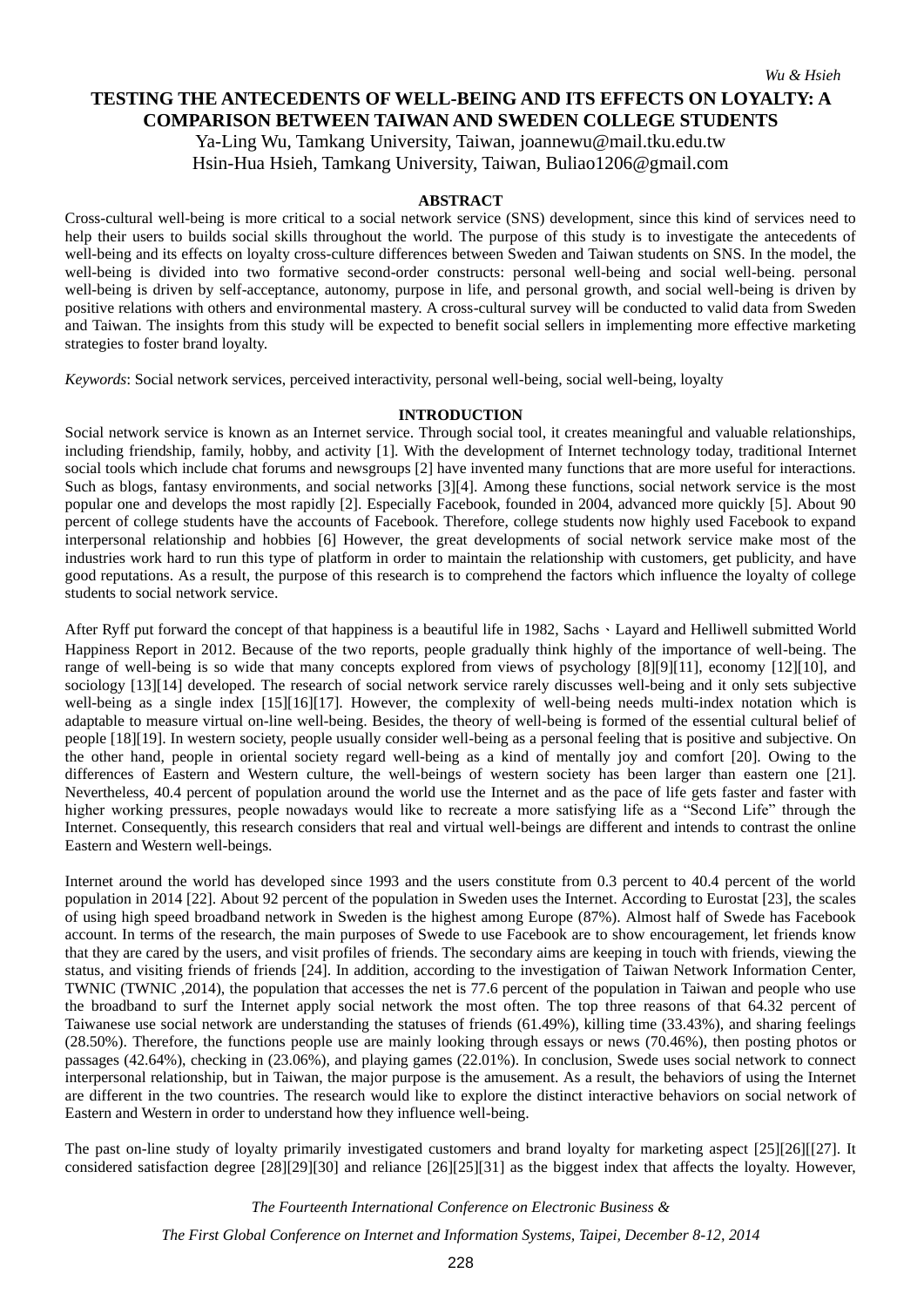there are studies pointing out that satisfaction degree and reliance do not really promote the loyalty of customers [32][33][34]. This research considers the users use the social network to get more happiness in life. Therefore, this research hopes to improve the loyalty to social network of the users in the world by contrasting the distinctions of Eastern and Western culture.

# **PROPOSITION DEVELOPMENT**

# **Cultural components**:**Individualism and collectivism**

Culture means a kind of standard that includes the truth, the goodness, the beauty and efficiency to discriminate different life styles [35]. In order to describe the distinctions of intercultural behaviors, customs, and values, individualism and collectivism are important standards [36][37]. Individualism is a type of slack social structure and everyone expectably takes care of themselves and their direct relatives [37].Collectivism is defined as a set of emotions about solidarity, faith, behavioral intention, behaviors, paying attention to others, cooperation, and cultivating affections with others [40][41].

Western culture is usually individualism. They consider themselves as an individuality that emphasizes personal demands. On the contrary, eastern culture usually belongs to collectivism. They highlight the benefit clusters [45]. In the different societies, although people are in a group, their emotions are independent and the well-being is a kind of subjective experiences. As a result, this research intends to contrast how Eastern and Western culture differences lead to distinct happiness of social network users and produce different loyalties to social network platform.

#### **Well-being**

Well-being means individuals follow the self-concluded standard to evaluate the quality of life, the best psychological function and experience [61][62]. Because well-being represents multidimensional model [63], it mainly relates to individual and social aspects [64]. Hence, this research divides well-being into two kinds of formative second-order construct : personal well-being and social well-being. First of all, personal well-being is a type of stable cognition and emotional experience that are produced by using self-concluded standard to value the qualities of their own lives [65]. Furthermore, social well-being is evaluating the situations and managerial capacity of an individual in the society [13]. According to the related definition of the past documents and after the discussions of the experts, this research classifies the model of psychological well-being that is defined by Ryff and Singer [63] into the two formative second-order construct of this research. The first-order construct of personal well-being includes self-acceptance, autonomy, purpose in life, and personal growth. On the other hand, the first-order construct of social well-being consists of positive relationships with others and environmental mastery. Hope this multidimensional model of well-being is able to explore how social network service influences the well-being of the users.

#### **Perceived interactivity**

Newhagen et al is the first person who raised perceived interactivity, which means the users make use of their own experiences and perceive the interactions between people to set up the presence in the society [55]. Interactivity is defined as a potential ability that measures the mass media and mutual communication between the sources of information and the receiving terminal. Accordingly, the users are able to accept the information from the technology passively and give feedback to change the process of further information. Therefore, the communication between the dispatcher of the information and the acceptor is allowed to have the exchange interaction. The documents indicates that interactivity is a multidimensional conception. Song and Zinkhan confirmed that executional factors are able to affect perceived interactivity and discovered that interactivity is capable of predicting the effectiveness of websites effectively. Hence, we use the five perspectives of perceived interactivity which were proposed by Yang: two-way communication, active control, content richness, synchronicity, and connectedness in order to investigate the influences of these interactivities on the well-being of the users in the social network service.

The characteristic of two-way communication influences the message exchange among people and the explanatory ability to each other. The communication advances the discussions and expressions between users and enhancing the communication can improve the relationship with people. As a result, this research assumes the two-way communication of social network service helps the promotion of social well-being. Besides, two-way communication can improve the interpersonal communications between users and the one between users and websites. This feature makes the users experience the fun and stimulations of the service more easily. Therefore, two-way communication acquires more mentally satisfactions than one-way communication. Hence, we propose two-way communication of social network service affects personal well-being positively.

*Proposition 1a: Two-way communication of social network service affects social well-being positively.* 

*Proposition 1b: Two-way communication of social network service affects personal well-being positively.*

Active control can improve the controlling force of the users to their actions. The controlling experiences of the users toward social network advance the familiarity of the users to social network. Therefore, the exploring time of interpersonal relationship is shortened and the sense of identity of the community is strengthened. As a result, we assume the active control of social network service facilitates the promotion of social well-being. In addition, active control means making the users have the independent control toward social network service. Controllability or the feeling of things are controlled is considered as ideal personal psychological condition. The users are able to control the activities on the websites passively and then the conviction of self-efficacy of the users is enhanced. As a result, this lead to higher satisfactions. Therefore, we propose active control of social network service affects personal well-being positively.

*The Fourteenth International Conference on Electronic Business &*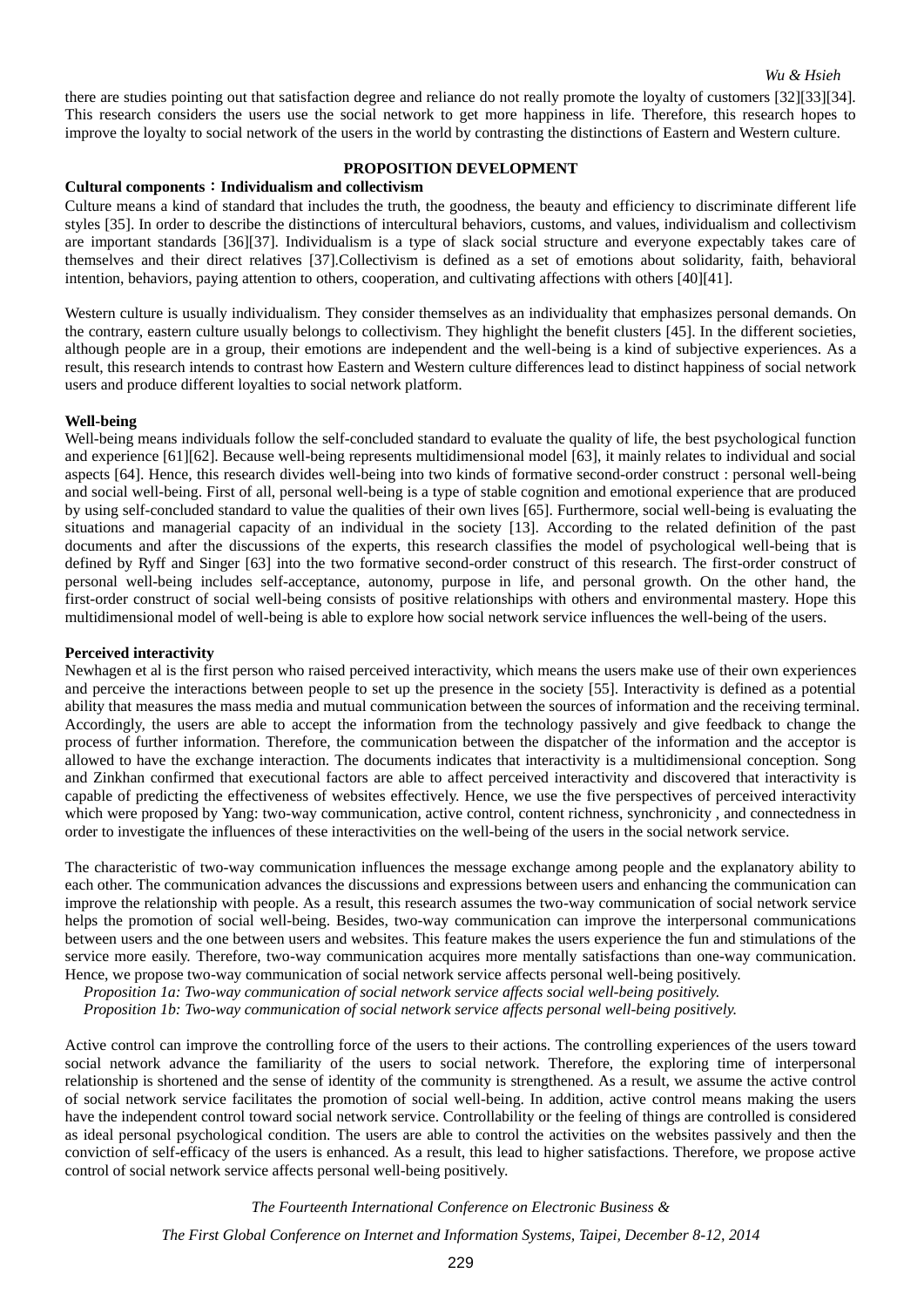*Proposition 2a: Active control of social network service affects social well-being positively. Proposition 2b: Active control of social network service affects personal well-being positively.* 

Content richness is the richness of the information provided by social network. Based on the perspective of that the characteristic of content richness promotes the sharing meanings and abundant discussions between users, and then enhancing the relationship of each other. Therefore, we assume the content richness of social network service affects social well-being positively. Besides, content richness can improve the understandability of the users to the content of multimedia, and it includes instant feedback, multiple clues, language variety, and personal focus. Because content richness can reduce the fuzziness of the message, it advances the understandability of the users and then produces good personal feelings. As a result, we propose the content richness of social network service affects personal well-being positively.

*Proposition 3a*: *The content richness of social network service affects social well-being positively.*

*Proposition 3b*:*The content richness of social network service affects personal well-being positively.*

Synchronicity can advance the instant interactions between the users (e.g. conversations or message exchange), but it do not mean delaying or asynchronous. According to Media Synchronization, people can share more information in the same communicational environment (e.g. social network) and at the same time. Thus, the synchronism improves the interpersonal communications to enhance social satisfaction. As a result, we assume synchronism of social network service improves the promotion of social well-being. Besides, synchronism can also make the users move instantly and precisely. This feature lets the users receive the response from the receiving terminal immediately after inputting messages. Owing to the speed of the website, synchronism of the service connects the expectations of the users. The higher synchronism improves higher satisfactions of the users. Therefore, we propose the synchronicity of social network service affects personal well-being positively.

*Proposition 4a*: *Synchronicity affects social well-being positively. Proposition 4b*: *Synchronicity affects personal well-being positively.*

Connectedness can improve the connected feelings that are sensed and judged by the users in the interpersonal interaction. With the increase of the connected ways of sharing with each other, the joyful feelings of individuals to the society are also raised. Hence, we assume connectedness of social network service improves social well-being. In addition, connectedness is also able to help the development of empathy of the users in the interpersonal relationship and make the needs of human nature (e.g. love and respects) be satisfied. Therefore, the users increase the personal required motivation in the interpersonal relationship through connectedness of the service. As a result, we propose the connectedness of social network service affects personal well-being positively.

*Proposition 5a*:*Connectedness affects social well-being positively. Proposition 5b*:*Connectedness affects personal well-being positively.*

#### **Loyalty**

Loyalty is a mentally promise [32] which means in a period of time, customers would go back to the same store or website when they need to. Loyalty is also defined as a future promise that the customers would purchase or persistently use a certain product or service. Social well-being is able to exploit the opinions toward the quality of life and improve the intimacy in the interpersonal relationship. Berry, Parasuraman, and Czepiel believed that establishing good relationship can increase the loyalty. Hence, if the users are in the specific environment (e.g. social network), they can have the positive emotions because of the good interactions between users. Then the loyalty is increased. In conclusion, this research proposes social well-being affects loyalty positively.

*Proposition 6*:*Social well-being affects loyalty positively.*

Personal well-being is the positive and subjective feelings of a person toward life experiences. When the users have a more cheerful experience than what they have expected, they would like to experience once again. Therefore, the emotions the users perceived affect loyalty greatly. To sum up, if the users acquire a positive emotional experience on social network, they are willing to try again and raising the loyalty. As a result, this research proposes personal well-being affects loyalty positively.

*Proposition 7*:*Personal well-being affects loyalty positively.*

### **CONCLUSION**

Social network services are becoming important tools for creating user second life to socialize and connect with others. The purpose of this study is to investigate the antecedents of well-being and its impacts on loyalty cross-culture differences between Sweden and Taiwan students to encourage further researches into how different cultural tendencies of users may react in different ways to SNS. Combining the concepts perceived interactivity and well-being, the study builds an integrated cross-cultural loyalty model. The results will reveal East-West cultural differences: the east (Taiwan) belongs to collectivism and the west (Sweden) is individualism countries. There are several implications as following. First, online well-being in the East is higher than in the West. Second, different interactivities are effects on well-being cross-culture differences between Sweden and Taiwan students on SNS. Third, two kinds of well-being constructs (personal and social) have different influences

*The Fourteenth International Conference on Electronic Business &*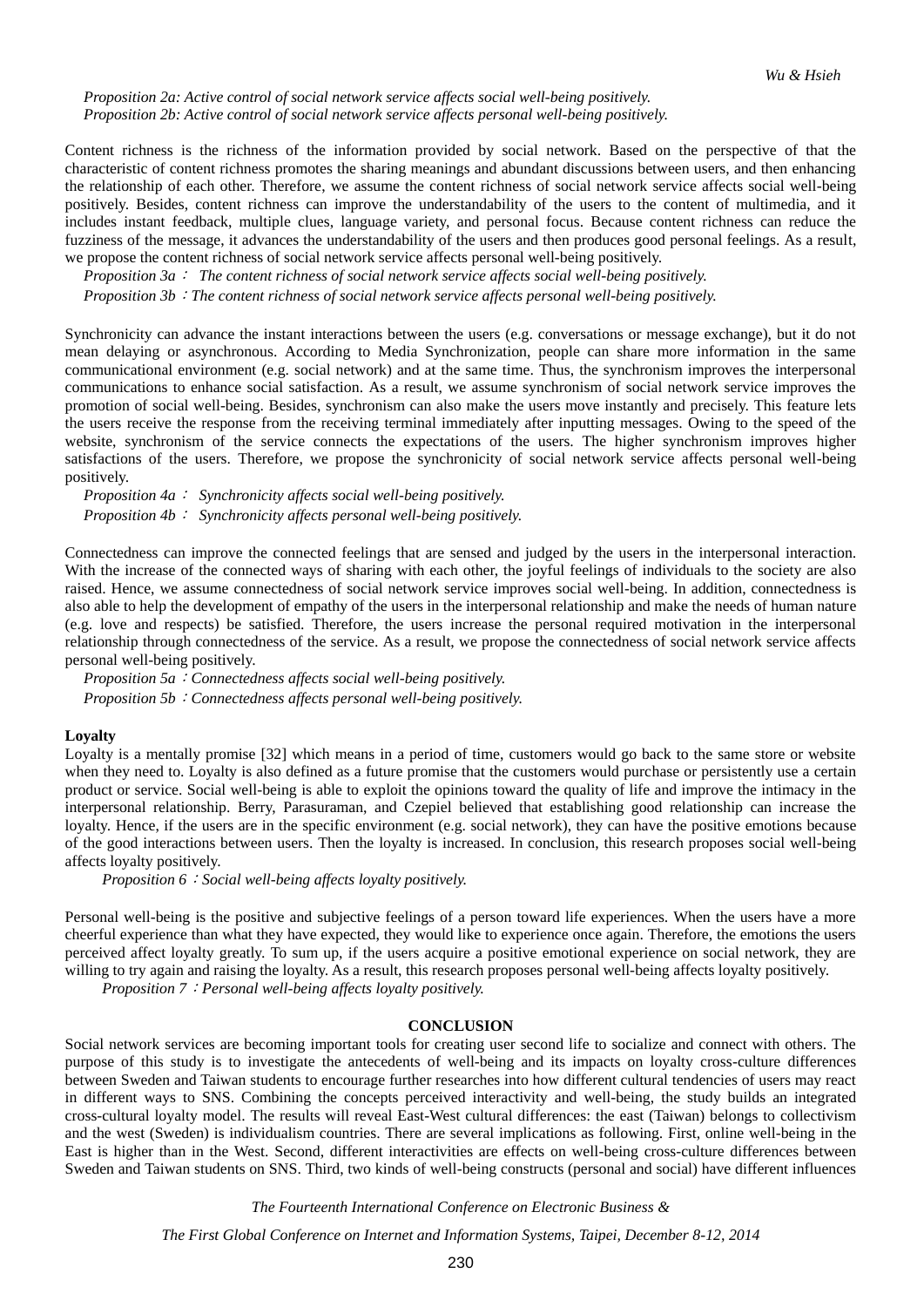cross-cultural loyalty on SNS. Finally, an integrated cross-cultural loyalty model can be effective to predict the impact on cross-cultural social network services. Therefore, these insights from this study could benefit social sellers in implementing more effective marketing strategies to foster brand loyalty.

#### **REFERENCES**

- [1] Kwon, O., Wen, Y.X. (2010) 'An empirical study of the factors affecting social network service use', *Computers in Human Behavior*, Vol. 26, No. 2, pp. 254-263.
- [2] Amichai-Hamburger, Y., & Vinitzky, G. (2010) 'Social network use and personality', *Computers in Human Behavior*, Vol. 26, No. 6, pp. 1289-1295.
- [3] Amichai-Hamburger, Y. (2005) 'Personality and the Internet', *The social net: Human behavior in cyberspace*, pp. 27-55.
- [4] Amichai-Hamburger, Y., & Barak, A. (2009). '2 Internet and well—being', *Technology and psychological well-being*, pp. 34.
- [5] Anderson, B., Fagan, P., Woodnutt, T., & Chamorro-Premuzic, T. (2012) 'Facebook psychology: Popular questions answered by research', *Psychology of Popular Media Culture*, Vol. 1, No. 1, pp. 23.
- [6] Junco, R. (2012) 'The relationship between frequency of Facebook use, participation in Facebook activities, and student engagement', *Computers & Education*, Vol. 58, No. 1, pp. 162-171.
- [7] Ryff, C.D. (1982) 'Successful aging: A developmental approach', *The Gerontologist*, Vol. 22, No. 2, pp. 209-214.
- [8] Ryff, C.D. (1989) 'Happiness is everything, or is it? Explorations on the meaning of psychological well-being', *Journal of personality and social psychology*, Vol. 57, No. 6, pp. 1069.
- [9] Diener, E. (2000) 'Subjective well-being: The science of happiness and a proposal for a national index', *American psychologist*, Vol. 55, No. 1, pp. 34.
- [10] Diener, E., & Seligman, M.E. (2004) 'Beyond money toward an economy of well-being', *Psychological science in the public interest*, Vol. 5, No.1, pp. 1-31.
- [11] Park, N., Peterson, C., & Seligman, M.E. (2004) 'Strengths of character and well-being', *Journal of social and Clinical Psychology*, Vol. 23, No. 5, pp. 603-619.
- [12] Niedl, K. (1996) 'Mobbing and well-being: Economic and personnel development implications', *European journal of work and organizational psychology*, Vol. 5, No. 2, pp. 239-249.
- [13] Keyes, C.L.M. (1998) 'Social well-being', *Social psychology quarterly*, 121-140.
- [14] Pedersen, D. (2002) 'Political violence, ethnic conflict, and contemporary wars: broad implications for health and social well-being', *Social science & medicine*, Vol. 55, No. 2, pp. 175-190.
- [15] Pinquart, M., & Sörensen, S. (2000) 'Influences of socioeconomic status, social network, and competence on subjective well-being in later life: a meta-analysis', *Psychology and aging*, Vol. 15, No. 2, pp. 187.
- [16] Caplan, S.E. (2003) 'Preference for Online Social Interaction A Theory of Problematic Internet Use and Psychosocial Well-Being', *Communication Research*, Vol. 30, No. 6, pp. 625-648.
- [17] Gross, E. ., Juvonen, J., & Gable, S.L. (2002) 'Internet use and well‐being in adolescence', *Journal of Social Issues*, Vol. 58, No. 1, pp. 75-90.
- [18] Christopher, J. . (1999) 'Situating psychological well‐being: Exploring the cultural roots of its theory and research', *Journal of Counseling & Development*, Vol. 77, No. 2, pp. 141-152.
- [19] Kitayama, S., & Markus, H.R. (2000) 'The pursuit of happiness and the realization of sympathy: Cultural patterns of self, social relations, and well-being', *Culture and subjective well-being*, pp. 113-161.
- [20] Spencer-Rodgers, J., Peng, K., Wang, L., & Hou, Y. (2004) 'Dialectical self-esteem and East-West differences in psychological well-being', *Personality and Social Psychology Bulletin*, Vol. 30, No. 11, pp. 1416-1432.
- [21] Sachs, J.D., Layard, R., & Helliwell, J.F. (2012) 'World happiness report', The Earth Insitute-Columbia University.
- [22] Internetlivestats. (2014,August 27) . Internet Users [Web analysis message]. available at <http://www.internetlivestats.com/internet-users/#definitions>
- [23] Yearbook, E.R. (2012). *Eurostat*. European Commission.
- [24] Denti, L., Barbopuolos, I., Nilsson, I., Holmberg, L., Thulin, M., Wendeblad, M., & Davidsson, E. (2012). *Sweden's largest Facebook study.*
- [25] Chaudhuri, A., & Holbrook, M.B. (2001). 'The chain of effects from brand trust and brand affect to brand performance: the role of brand loyalty', *Journal of marketing*, Vol. 65, No. 2, pp. 81-93.
- [26] Sirdeshmukh, D., Singh, J., & Sabol, B. (2002) 'Consumer trust, value, and loyalty in relational exchanges', *Journal of marketing*, Vol. 66, No. 1, pp. 15-37.
- [27] Srinivasan, S.S., Anderson, R., & Ponnavolu, K. (2002) 'Customer loyalty in e-commerce: an exploration of its antecedents and consequences', *Journal of retailing*, Vol. 78, No. 1, pp. 41-50.
- [28] Bhote, K. R. (1996). *Beyond customer satisfaction to customer loyalty*. AMA.
- [29] Kumar, S.A., Tamilmani, B., Mahalingam, S., & Mani, V.K. (2010) 'Influence of service quality on attitudinal loyalty in private retail banking: an empirical study', *The IUP Journal of Management Research*, Vol. 9, No. 4, pp. 21-38.
- [30] Greenlee, P., Reitman, D., & Sibley, D.S. (2008) 'An antitrust analysis of bundled loyalty discounts', *International Journal of Industrial Organization*, Vol. 26, No. 5, pp. 1132-1152.
- [31] Jin, B., Park, J.Y., & Kim, J. (2008) 'Cross-cultural examination of the relationships among firm reputation, e-satisfaction, e-trust, and e-loyalty', *International Marketing Review*, Vol. 25, No. 3, pp. 324-337.

*The Fourteenth International Conference on Electronic Business &*